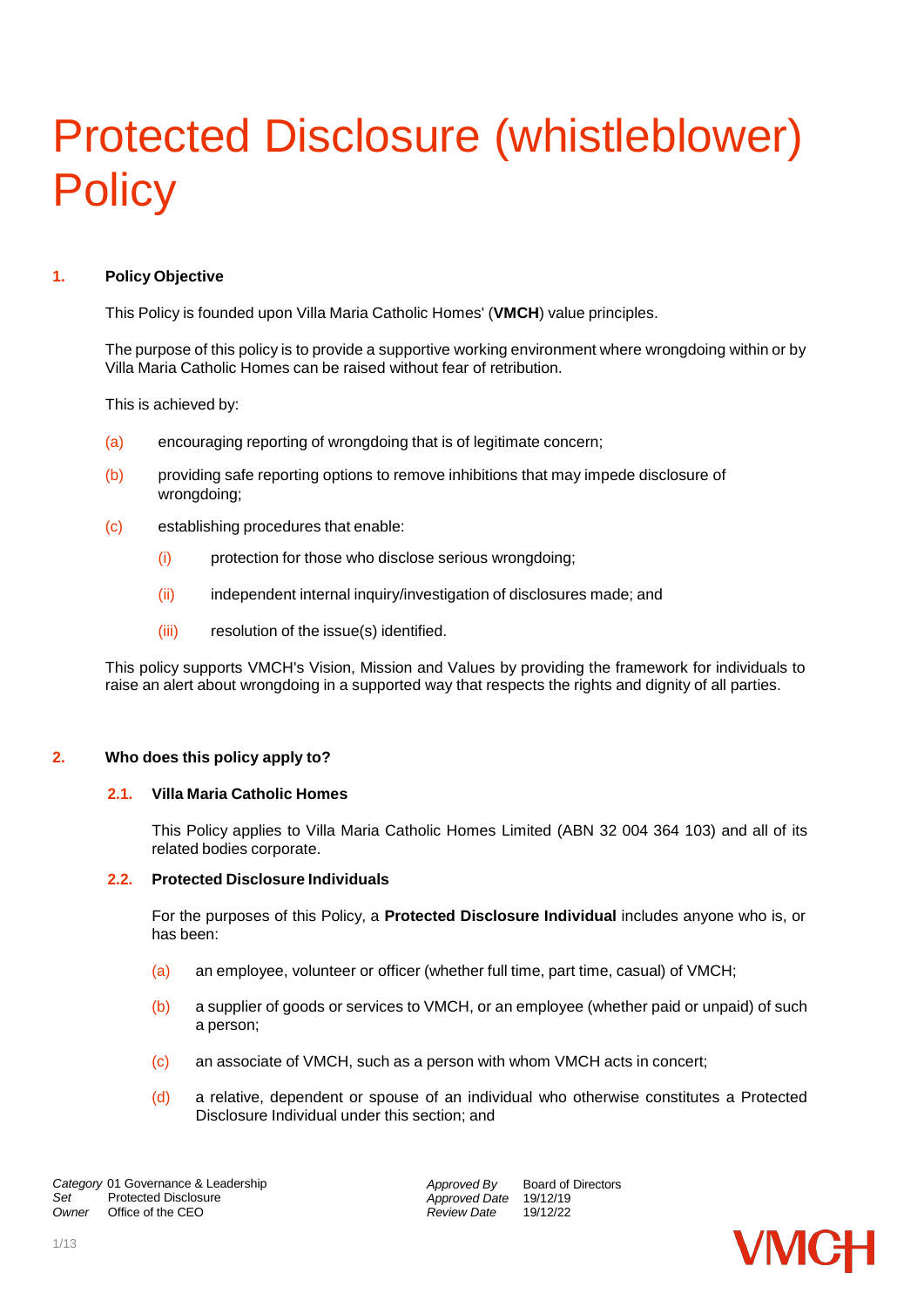(e) any other person who is a Protected Disclosure Individual in accordance with applicable legislation, including the Corporations *Act 2001 (Cth)* (**Act**), from time to time<sup>1</sup> .

# **2.3. Who qualifies for protection?**

A person qualifies for protection under this Policy if:

- $(a)$ they are a Protected Disclosure Individual; and
- (b) they have made a report of Disclosable Conduct directly to:
	- (i) an Eligible Recipient, Protected Disclosure Officer;
	- (ii) the Australian Securities and Investments Commission (**ASIC**), the Australian Prudential Regulation Authority (**APRA**) or another Commonwealth body prescribed by regulation;
	- (iii) a legal practitioner for the purposes of obtaining legal advice or legal representation about the operation of the whistleblower protections in the Act; or
	- (iv) a parliamentarian or journalist in accordance with the emergency and public interest disclosure provisions (set out at section [5.4](#page-4-0) of this Policy).

# <span id="page-1-1"></span>**3. Matters that should be reported**

# **3.1. Disclosable Conduct**

**Disclosable Conduct** means information that the Protected Disclosure Individual has reasonable grounds to suspect concerns misconduct, or an improper state of affairs or circumstances in relation to VMCH. This includes conduct that:

- (a) is fraud, negligence, default, a breach of trust or breach of duty;
- represents a danger to the public or financial system;
- <span id="page-1-0"></span> constitutes an offence against, or contravention of, a provision of any of the following:
	- (i) the [Act;](https://www.legislation.gov.au/Details/C2019C00216)
	- (ii) the *Australian Securities and Investments [Commission](https://www.legislation.gov.au/Details/C2019C00207) Act 2001*;
	- (iii) the *[Banking](https://www.legislation.gov.au/Details/C2019C00218) Act 1959*;
	- (iv) the *Financial Sector [\(Collection](https://www.legislation.gov.au/Details/C2019C00171) of Data) Act 2001*;
	- (v) the *[Insurance](https://www.legislation.gov.au/Details/C2019C00220) Act 1973*;
	- (vi) the *Life [Insurance](https://www.legislation.gov.au/Details/C2019C00217) Act 1995*;
	- (vii) the *National [Consumer](https://www.legislation.gov.au/Details/C2019C00154) Credit Protection Act 2009*;



<sup>&</sup>lt;sup>1</sup> A person may also be a Protected Disclosure Individual and eligible for protection under this policy in accordance with the provisions of the *Taxation [Administration](https://www.legislation.gov.au/Details/C2019C00323) Act 1953 (Cth)*.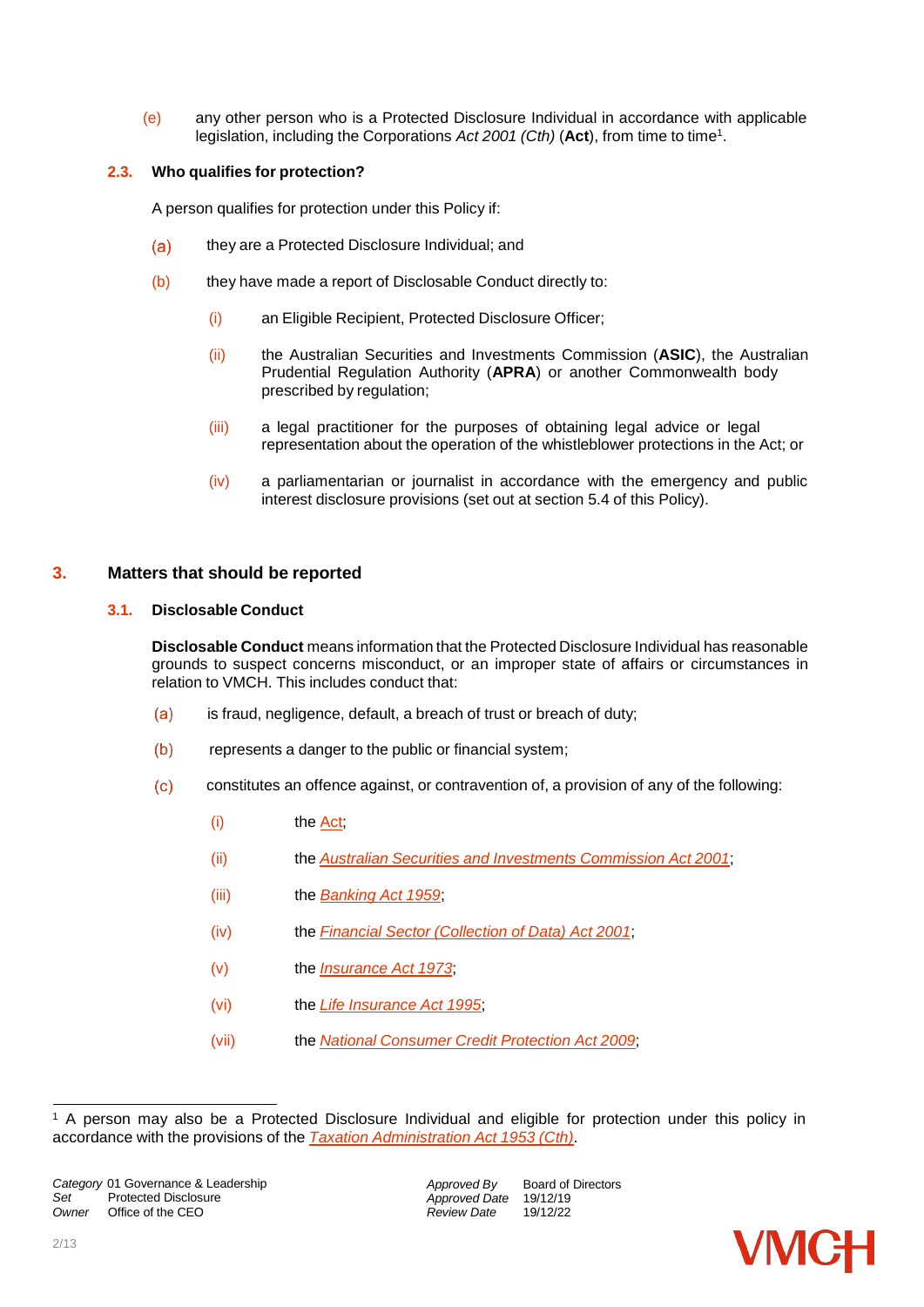- (viii) the *[Superannuation](https://www.legislation.gov.au/Details/C2019C00307) Industry (Supervision) Act 1993*; or
- (ix) an instrument made under an Act referred to at [3.1\(i\)-](#page-1-0)(viii) above;
- constitutes an offence against any other law of the Commonwealth, State of Territory;
- is prescribed by regulation;
- is dishonest or corrupt, including soliciting, accepting or offering a bribe;
- $(q)$  is improper behaviour relating to accounting or internal accounting controls;
- constitutes a conflict of interest;
- is materially or potentially damaging to VMCH's financial performance or reputation;
- (j) impedes internal or external audit processes;
- $(k)$  is causing an unsafe workplace or unsafe work practices;
- constitutes a substantial mismanagement of VMCH's resources;
- (m) is a breach of VMCH's Code of Conduct or other governance policies;
- (n) represents a substantial risk to the environment;
- constitutes concealment of wrongdoing; or
- is detrimental conduct or threatens to engage in detrimental conduct against someone who has made a report under this Policy.

A Protected Disclosure Individual can still qualify for protection under this Policy even if their report of Disclosable Conduct turns out to be incorrect.

# **3.2. Matters that are not covered by this Policy**

A disclosure that is not about Disclosable Conduct will not qualify for protection under this Policy or the Act.

Disclosures that relate solely to personal work-related grievances, and that do not relate to detriment or threat of detriment to the discloser do not qualify for protection.

**Personal work-related grievances** concern a grievance about any matter in relation to the person's employment, or former employment which may have implications for the discloser personally, but which does not have significant implications for VMCH (or another entity), or relates to any Disclosable Conduct.

Personal work-related grievances include:

- (a) interpersonal conflicts with other employees;
- decisions relating to engagement, transfer or promotion of the Protected Disclosure Individual;
- decisions about the terms and conditions of employment of the Protected Disclosure Individual; or

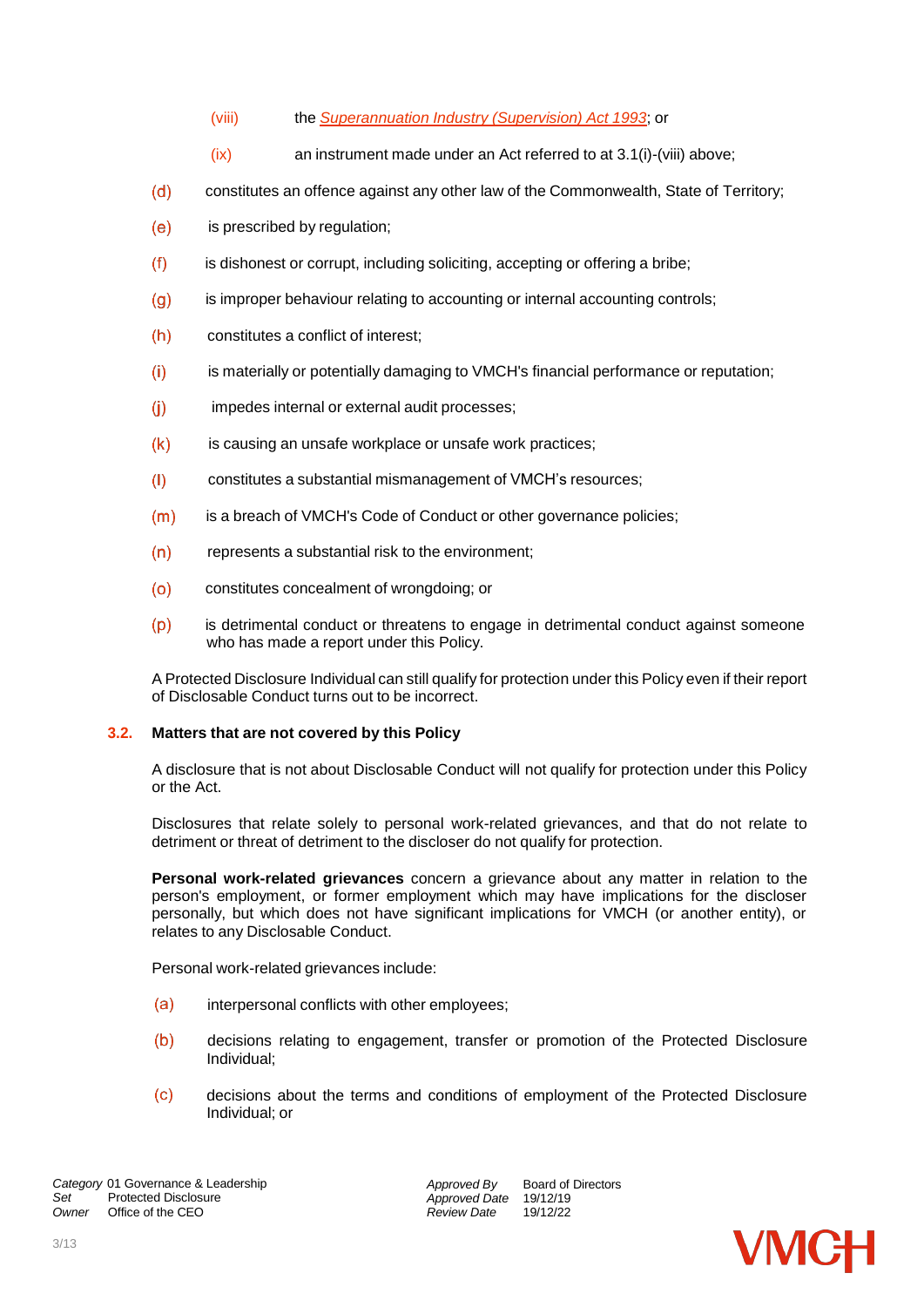suspension, termination or disciplinary decisions in relation to the Protected Disclosure Individual.

Employees or officers who believe that they have a personal work-related grievance should raise the matter in accordance with VMCH's Employee Grievance Procedure.

A disclosure involving a personal work-related grievance can still qualify for protection if:

- (a) the disclosure also includes information about misconduct or an improper state of affairs described at section [3.1](#page-1-1) of this Policy;
- (b) the Protected Disclosure Individual suffers from or is threatened with detriment for making the report; or
- (c) the Protected Disclosure Individual seeks legal advice or legal representation about the operation of the whistleblower protections under the Act (even if the legal practitioner concludes that the disclosure does not involve Disclosable Conduct).

# **4. Who can receive a report of Disclosable Conduct?**

#### **4.1 Protected Disclosure Officer**

VMCH has designated specific people to receive Protected Disclosure Individual complaints. These people are known as the Protected Disclosure Officer/s.

A Protected Disclosure Individual may report Disclosable Conduct to the Protected Disclosure Officer.

The Protected Disclosure Officer has received training in dealing with disclosures under this Policy and their role is to protect and safeguard the rights and interests of Protected Disclosure Individual and ensure the integrity of reporting mechanisms under this Policy.

An individual may contact the Protected Disclosure Officer/s to seek accurate and confidential information and advice in relation to this Policy including information about how to make a report of Disclosable Conduct.

The contact details, hours of availability and instructions for making a report to the Protected Disclosure Officer/s are set out at Appendix A of this Policy.

#### **4.2. Eligible Recipients**

In addition to the Protected Disclosure Officer, the following people are **Eligible Recipients** under the Act who can receive disclosures of Disclosable Conduct that qualify for protection:

- (a) any officer (e.g. director or company secretary) or executive of VMCH; and
- (b) any internal or external auditor or actuary of VMCH.

The contact details, hours of availability and instructions for making a report to an Eligible Recipient is set out at Appendix A of this Policy.

# **4.3. Regulatory bodies**

Reports may also be made to ASIC, APRA or to a prescribed Commonwealth authority in accordance with the Act.

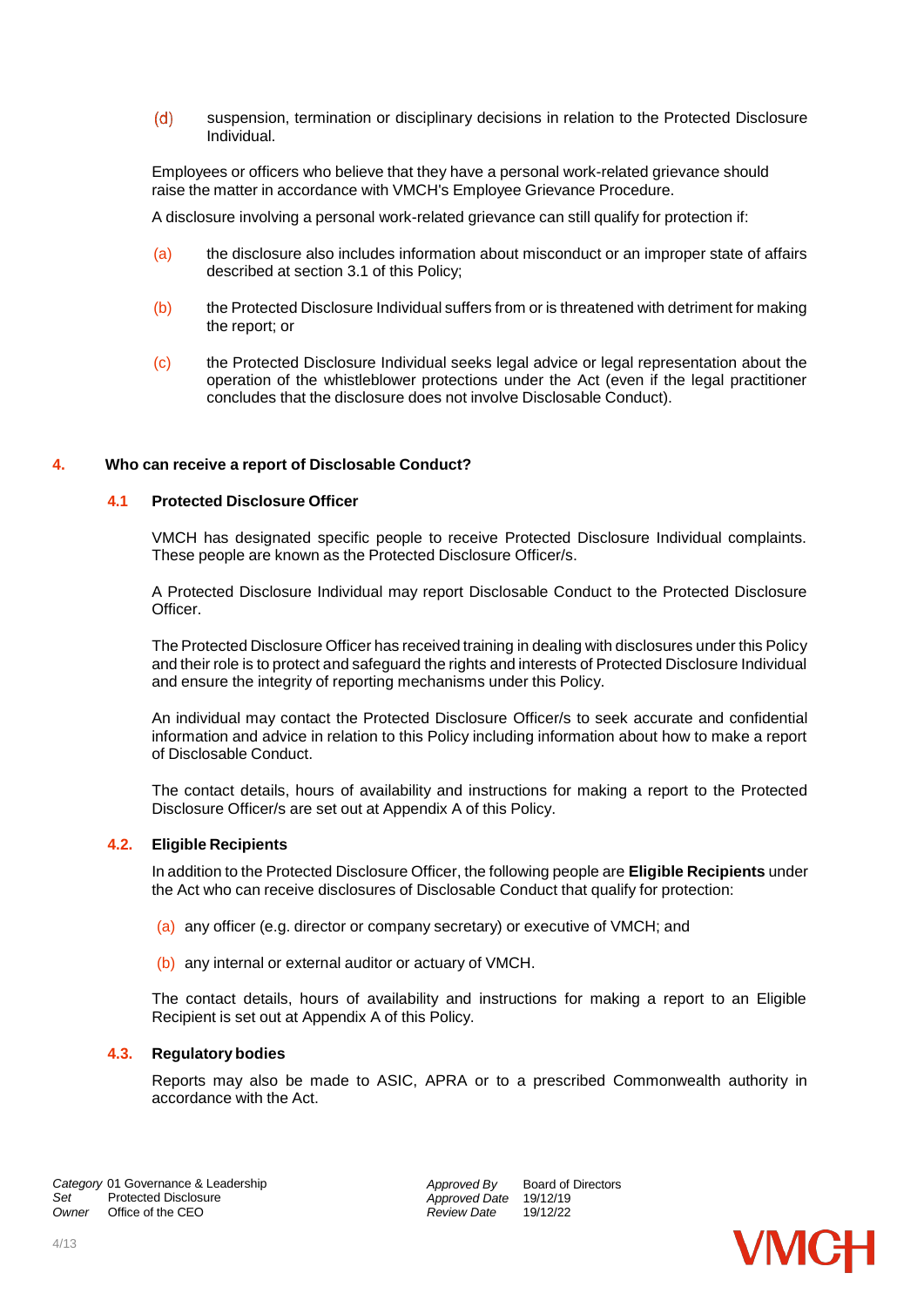#### **4.4. Journalists or parliamentarians**

A public interest disclosure or an emergency disclosure can also be made to a journalist (as defined by the Act) or a Member of Parliament of the Commonwealth, the Parliament of a State or the Legislature of a Territory (**parliamentarian**) in certain circumstances, as described at section [5.4](#page-4-0) below.

#### **4.5. Legal practitioners**

If any person is concerned as to whether any disclosure they may seek to make in respect of Disclosable Conduct is covered by this Policy, that person may seek legal advice. Disclosing the information to a lawyer for the purpose of obtaining that legal advice or legal representation will not change the application of this Policy or the protection provided to any Protected Disclosure Individual under it (even in the event that the legal practitioner concludes that the disclosure does not relate to Disclosable Conduct).

#### **5. How to report Disclosable Conduct**

#### **5.1. Matters to consider before reporting**

A Protected Disclosure Individual who makes a report under this Policy must do so in good faith and only if they have reasonable grounds to suspect that Disclosable Conduct has occurred.

All Protected Disclosure Individual will be protected from reprisal for making the disclosure, as outlined in sections [6](#page-6-0) and [7](#page-7-0) of this Policy and the Act (even if those reports turn out to be incorrect). Further, all investigations into any reports made under this Policy (and in accordance with the Act) will be conducted in accordance with principles of fairness and natural justice.

A person who makes a false report knowingly, maliciously, with an ulterior motive, for personal gain or with reckless disregard as to the truth or falsity of the contents of the report will not be able to access the protections under this Policy. VMCH reserves the right to take appropriate action against persons who make such reports, including any disciplinary action.

While the VMCH acknowledges that Protected Disclosure Individuals may not have absolute proof or evidence of Disclosable Conduct, a report should, where possible, include the reasons for their concerns and make full disclosure of the relevant details of the conduct and supporting documentation.

#### **5.2. Raising a concern internally**

A Protected Disclosure Individual should in the normal course, first report Disclosable Conduct directly to the Protected Disclosure Officer or an Eligible Recipient.

#### **5.3. Raising a concern externally**

If a Protected Disclosure Individual is not comfortable disclosing Disclosable Conduct with the Protected Disclosure Officer or an Eligible Recipient, then the disclosure can be made to ASIC, APRA or any other authorised Commonwealth authority.

#### <span id="page-4-0"></span>**5.4. Emergency and/or public interest disclosure**

In limited circumstances the law allows a Protected Disclosure Individual to make an **emergency disclosure** to a parliamentarian or a journalist. This applies where:

(a) the matter has previously been reported to ASIC, APRA or a prescribed Commonwealth body in accordance with the Act or regulation;

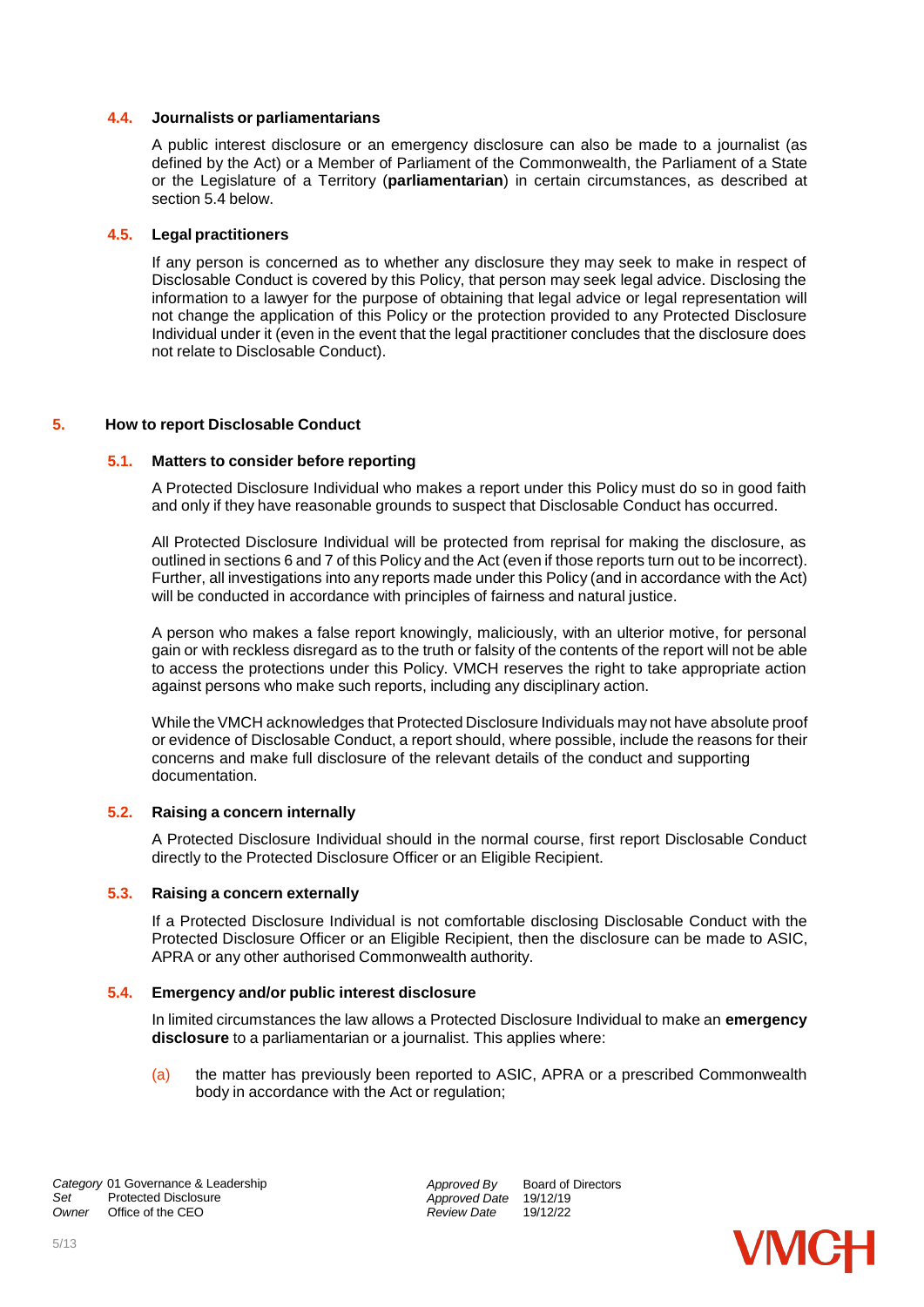- (b) the Protected Disclosure Individual has reasonable grounds to believe that the information concerns a substantial and imminent danger to the health or safety of one or more persons or to the natural environment;
- (c) the Protected Disclosure Individual provides written notice to the person or body to whom the initial disclosure was made under this Policy, that includes sufficient information to identify the previous disclosure and states that the Protected Disclosure Individual intends to make an emergency disclosure; and
- $(d)$  the extent of the information disclosed in the emergency disclosure is no greater than is necessary to inform the journalist or parliamentarian of the substantial and imminent danger.

In addition to emergency disclosures, a Protected Disclosure Individual may also make a **public interest disclosure** to a Commonwealth, State or Territory member of Parliament or a journalist where:

- (a) at least 90 days have passed since the matter was reported to ASIC, APRA or a prescribed Commonwealth body in accordance with the Act or regulation;
- (b) the Protected Disclosure Individual does not have reasonable grounds to believe that action is being, or has been taken, in respect of that disclosure;
- (c) the Protected Disclosure Individual has reasonable grounds to believe that making a further disclosure of the information is in the public interest;
- $(d)$  the Protected Disclosure Individual provides written notice to the person or body to whom the initial disclosure was made under this Policy, that includes sufficient information to identify the previous disclosure and states that the disclosure intends to make a public interest disclosure; and
- $(e)$  the extent of the information disclosed in the public interest disclosure is no greater than is necessary to inform the recipient of the Disclosable Conduct.

If a Protected Disclosure Individual is unsure as to whether these provisions apply to any disclosure they have made (or intend to make), they are encouraged to raise the matter with either the Company Secretary & General Counsel of VMCH or to obtain their own legal advice.

Protected Disclosure Individual who make disclosures to parliamentarians or journalists that do not meet the conditions of an emergency or public interest disclosure do not qualify for the protections set out in this Policy in respect of those disclosures.

# **5.5. Anonymity**

A Protected Disclosure Individual may elect to make a report anonymously and still be protected under the Act. The Protected Disclosure Individual can choose to remain anonymous while making a disclosure, over the course of the investigation and after the investigation is finalised. VMCH will protect anonymity of Protected Disclosure Individuals by:

- (a) allowing Protected Disclosure Individuals to use anonymised email addresses;
- (b) allowing Protected Disclosure Individuals to adopt a pseudonym for the purpose of their disclosure (for example, where the Protected Disclosure Individual's identity is known by the Eligible Recipient who received the report, but they do not wish to disclose their identity to others); and
- (c) allowing Protected Disclosure Individuals to report Disclosable conduct using paper-based letters.

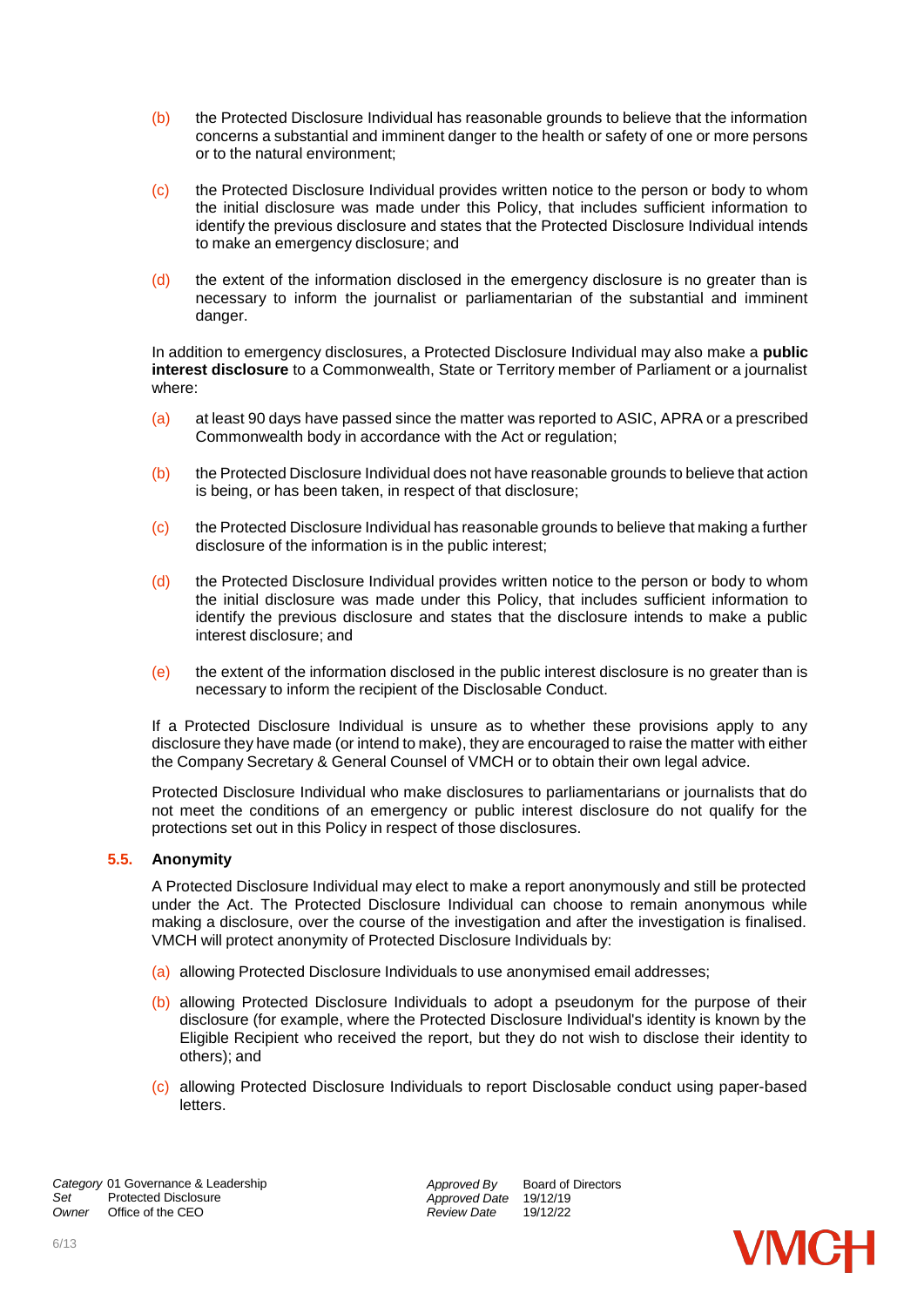# <span id="page-6-0"></span>**6. Legal protections for Protected Disclosure Individuals**

# **6.1. General**

VMCH is committed to the protection of any Protected Disclosure Individual who makes a report in good faith under this Policy where they suspect that Disclosable Conduct may have occurred.

# **6.2. Confidentiality**

When a person makes a disclosure, they are assured that every effort will be made to keep their identity confidential.

It is illegal for a person to identify a Protected Disclosure Individual, or to disclose information that is likely to lead to the identification of a Protected Disclosure Individual (which they have obtained directly or indirectly because the Protected Disclosure Individual made a disclosure that qualifies for protection), to any person who is not connected with the investigation into the Disclosable Conduct, except where:

- a) the disclosure is made to ASIC, APRA or a member of the Australian Federal Police;
- b) the disclosure is made to a legal practitioner for the purpose of obtaining legal advice or legal representation in relation to the operation of the whistleblower provisions in the Act;
- c) the Protected Disclosure Individual who made the report consents in writing to the disclosure; or
- d) the disclosure is required by law.

This rule does not apply where the disclosure:

- (a) the disclosure does not include the Protected Disclosure Individual's identity;
- (b) the disclosure is reasonably necessary for the purposes of investigating the issues raised by the Protected Disclosure Individual; and
- (c) VMCH has taken all reasonable steps to reduce the risk that the Protected Disclosure Individual will be identified from the information.

# **6.3. Protection from detrimental acts or omissions**

Protected Disclosure Individuals are protected under the Act from detriment arising from making a report of Disclosable Conduct.

A person must not engage in, or threaten to engage in, conduct which causes detriment to any Protected Disclosure Individual because that person proposes to, has or is suspected to have made, a report of Disclosable Conduct.

Where a disclosure of Disclosable Conduct is made, VMCH will take all reasonable steps to ensure that the Protected Disclosure Individual will not be personally disadvantaged or suffer any detriment including the following:

- a) dismissal or alteration of their position or duties to their disadvantage;
- b) injury to the person in their employment;
- c) discrimination, harassment or intimidation;
- d) harm or injury including psychological harm; or

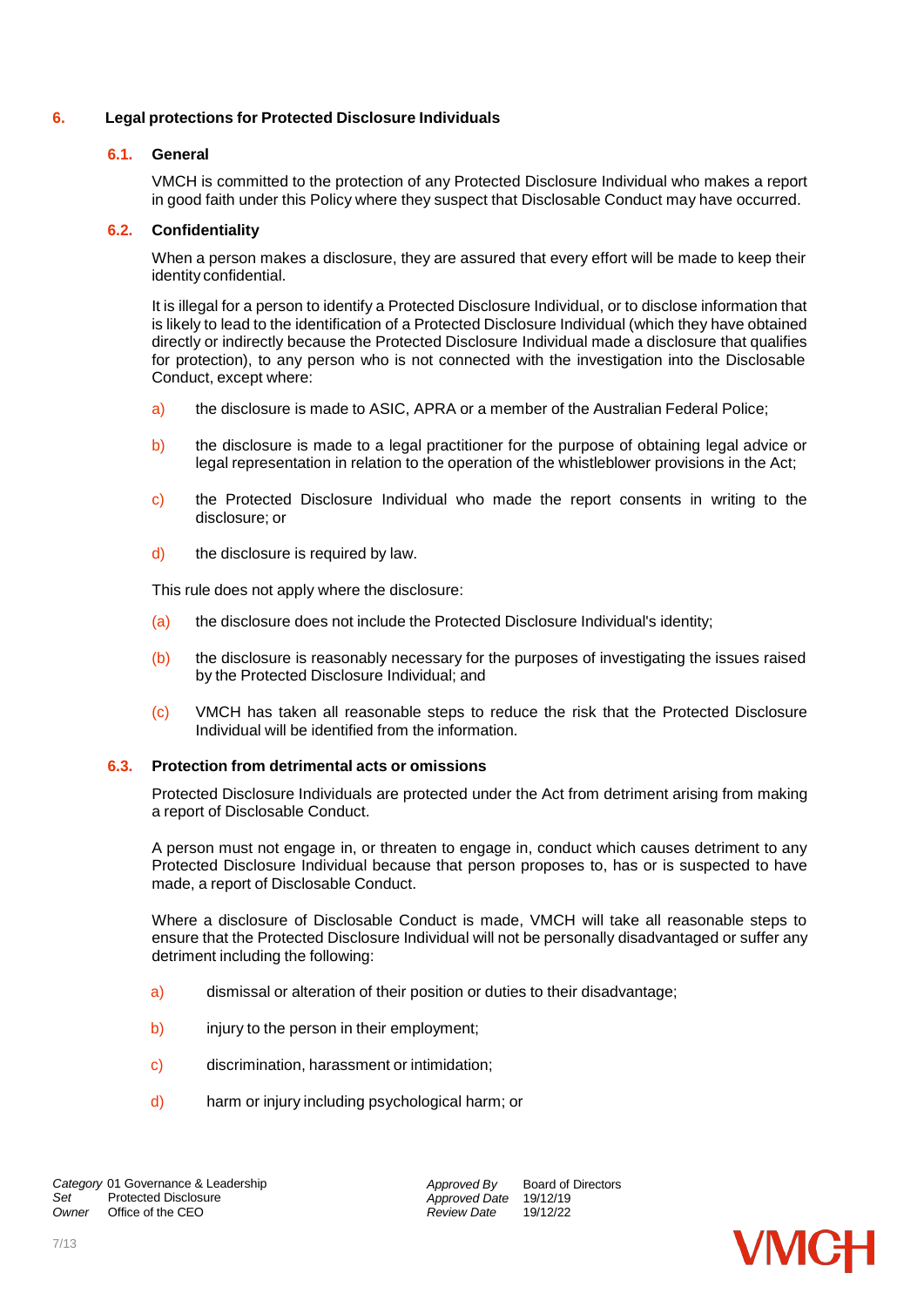e) damage to the person or their property, reputation, business or financial position.

If any Protected Disclosure Individual considers that they have suffered any of the above disadvantages or detriment as a result of making a report of Disclosable Conduct under this Policy, they should contact the person to whom the report was made or a Protected Disclosure Officer and provide all relevant details accordingly. Should a Protected Disclosure Individual be found to have suffered detriment as a result of reporting Disclosable Conduct, VMCH will treat it as serious wrongdoing in accordance with the Managing Poor Performance and Unacceptable Behaviour Procedure.

# **6.4. Compensation and other remedies**

A Protected Disclosure Individual can seek compensation and other remedies through the courts if:

- a) they suffer loss, damage or injury because of making a disclosure of Disclosable Conduct; and
- b) VMCH failed to take reasonable precautions and exercise due diligence to prevent the detrimental conduct.

#### **6.5. Civil, criminal and administrative liability protection**

Any Protected Disclosure Individual who makes a report of Disclosable Conduct in accordance with this Policy has protection under the Act from:

- a) civil liability (e.g. legal action against the Protected Disclosure Individual for breach of a contractual obligation or duty of confidentiality);
- b) criminal liability (e.g. attempted prosecution for releasing information); and
- c) administrative liability (e.g. disciplinary action for making the disclosure),

in relation to the making of the disclosure.

These protections do not grant the Protected Disclosure Individual immunity for any misconduct the Protected Disclosure Individual has engaged in that may be revealed in their disclosure of Disclosable Conduct.

# <span id="page-7-0"></span>**7. Support and Practical protections for Protected Disclosure Individuals**

VMCH will support Protected Disclosure Individuals and protect them from detriment.

To maintain confidentiality of a Protected Disclosure Individual's identity, VMCH will:

- (a) ensure personal information or reference to the Protected Disclosure Individual's identity is redacted in all investigation and reporting documents;
- (b) refer to the Protected Disclosure Individual in a gender-neutral context;
- (c) ensure that all paper and electronic documents and materials relevant to the report of Disclosable Conduct will be stored securely, with access limited to those directly involved in managing and investigating the disclosure; and
- (d) the investigation of a report of Disclosable Conduct will be handled and investigated by staff that have undertaken investigations in the past.

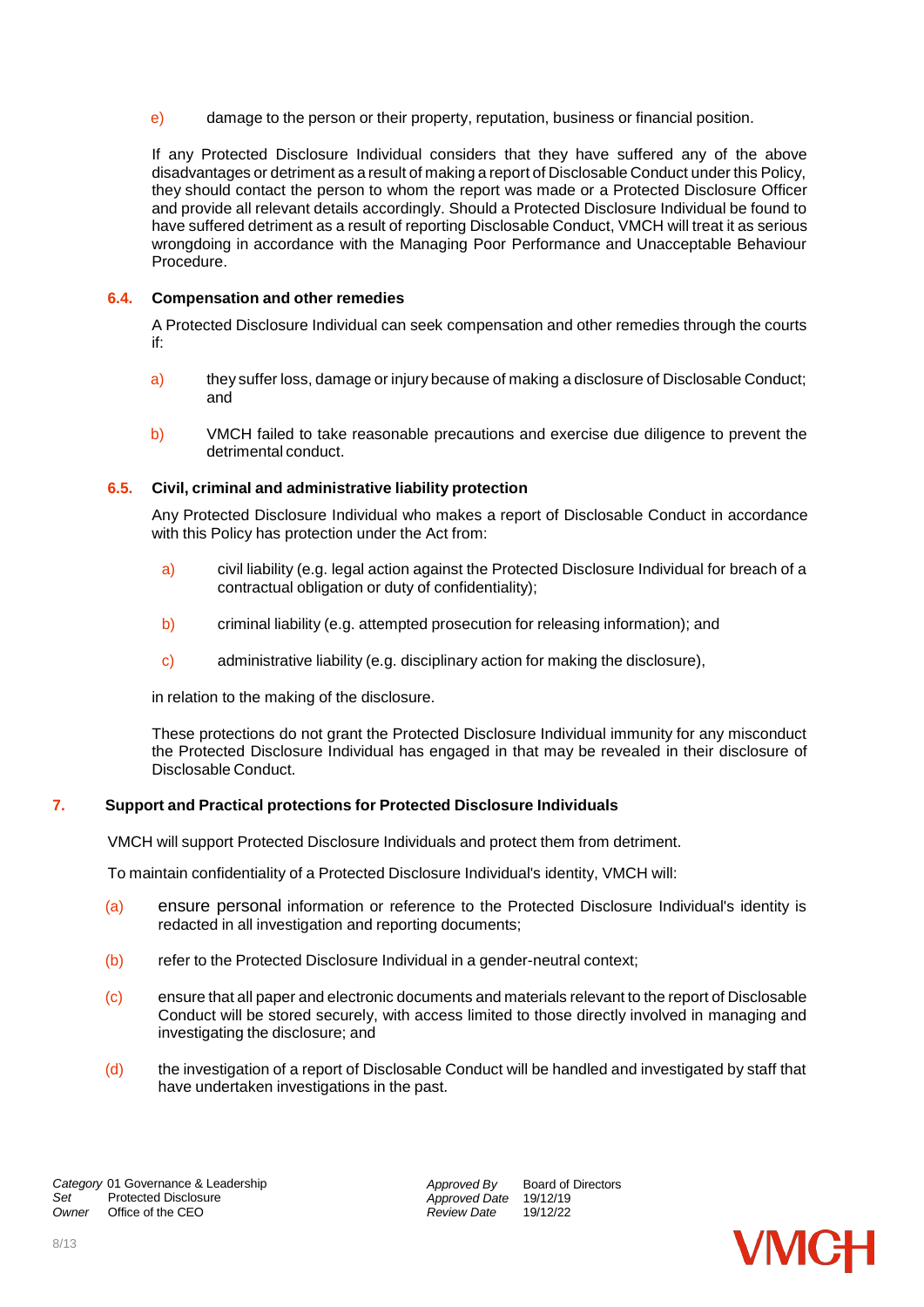VMCH will protect Protected Disclosure Individuals from detriment arising from making a report of Disclosable Conduct by:

- (a) conducting a risk assessment of the disclosure to manage the risk of detriment to the Protected Disclosure Individual; and
- (b) where applicable, making such reasonable adjustments as required to allow the Protected Disclosure Individual to perform their duties at work without being potentially exposed to detriment (e.g. by changing reporting lines or moving the Protected Disclosure Individual's desk to another location).

All Protected Disclosure Individuals are also able to access VMCH's Employee Assistance Program (**EAP**). Details for the EAP are available at Appendix A of this Policy.

#### **8. Investigating a report**

#### **8.1. Procedure**

Investigations into disclosures of Disclosable Conduct will be conducted by a designated investigator (**Protected Disclosure Investigation Officer**). The Protected Disclosure Investigation Officer will:

- a) document the report and determine whether it qualifies for protection under this Policy;
- b) determine whether a formal, in-depth investigation is required;
- c) if necessary, commence an investigation into the report, as soon as practicable after the matter has been reported;
- d) review all supporting documentation and obtain further information as required, including by interviewing individuals named in the report or relevant witnesses;
- e) consider any possible remedial action that may be required; and
- f) immediately notify the Company Secretary & General Counsel (or Chair of the Finance & Audit Committee, if the Company Secretary & General Counsel is in any way referenced in, or implicated by, the Disclosable Conduct) if the report relates to a serious matter, or if it becomes apparent during the investigation that there are matters of serious concern.

The purpose of any investigation under this Policy is to carefully, thoroughly and fairly examine each concern raised and where possible locate evidence that either substantiates or refutes the claims made in the report.

All investigations will be conducted without bias and all parties will be given adequate notice of meetings to discuss the issues raised and have time to prepare. All parties will be given the opportunity to be heard and will have the right to representation and any employee mentioned in a report of Disclosable Conduct will be treated fairly at all times.

In the interests of objectivity and the perception of objectivity, the Protected Disclosure Investigation Officer may engage other investigators in relation to an investigation (including independent external investigators). Further, in order to ensure proper process and to prevent actual or perceived unethical conduct, the offices of the Protected Disclosure Officer and Protected Disclosure Investigation Officer will not be held by the same person.

To avoid jeopardising an investigation, a Protected Disclosure Individual who has made a report under this Policy is required to keep confidential the fact that a report has been made (subject to any legal requirements).

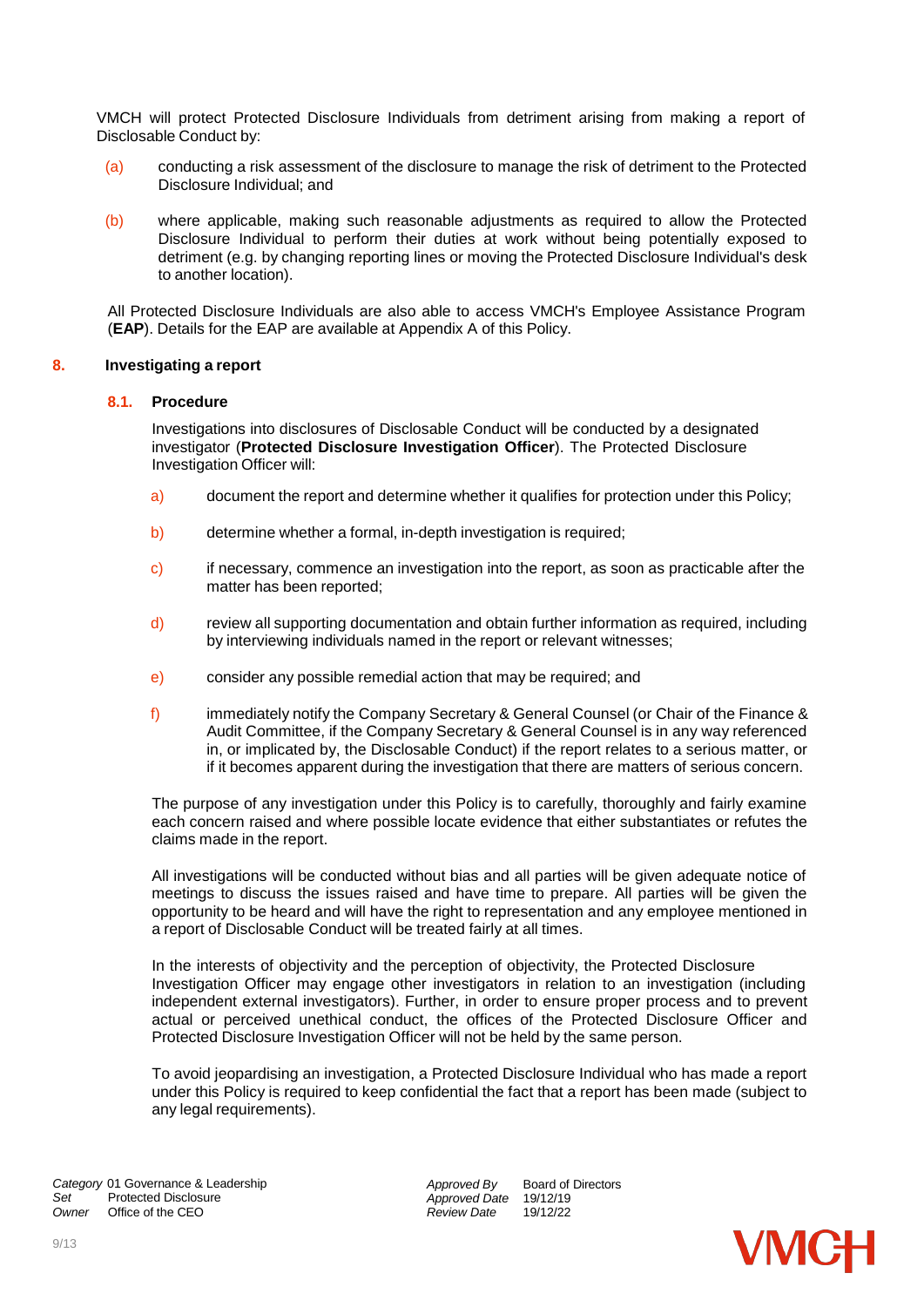It is important to note that VMCH may in certain circumstances not be able to undertake an investigation if it is unable to contact the Protected Disclosure Individual (e.g. if the disclosure is made anonymously and the Protected Disclosure Individual has refused to provide, or has not provided, a means of contacting them).

#### **8.2. Progress and conclusion of investigations**

Once an investigation is completed, the Protected Disclosure Investigation Officer will report the findings of the investigation to VMCH's Company Secretary & General Counsel who will report on all whistleblower incidents quarterly to the Finance & Audit Committee. For the avoidance of doubt, if the General Counsel is in any way referenced in, or implicated by, the Reportable Conduct, findings will be provided directly to the Chair of the Finance & Audit Committee.

If the Company Secretary & General Counsel (or Chair of the Finance & Audit Committee, as appropriate) is satisfied that Reportable Conduct has occurred, they will make a recommendation, to either the Chief Executive Officer or the Chair of VMCH, as to the action which should be taken. The findings of the investigation will also be reported to the Finance & Audit Committee.

# **8.3. Keeping the Protected Disclosure Individual informed**

A Protected Disclosure Individual who has made a disclosure of Disclosable Conduct will, where appropriate, be regularly updated within a reasonable period of making the report:

- a) whether an investigation has been undertaken;
- b) whether the investigation has been completed; and
- c) what action is to be taken to address the Disclosable Conduct, subject to any applicable confidentiality, privacy and other relevant considerations.

For the avoidance of doubt, if a Protected Disclosure Individual has disclosed on an anonymous basis, VMCH may not be in a position to advise the Protected Disclosure Individual of the outcome of any investigation. A failure to notify feedback as a result will not of itself give rise to the basis of a public interest disclosure and VMCH will make every endeavour to contact Protected Disclosure Individuals through anonymous channels where necessary.

# **9. Individuals mentioned in a disclosure**

VMCH will make every effort to ensure that natural justice and procedural fairness is afforded to a person mentioned in, or who is the subject of a report of Disclosable Conduct that qualifies for protection under the Act. Where an investigation does not result in a finding of Disclosable Conduct being made, the fact that the investigation has been carried out, the results of the investigation and the identity of the person who is the subject of the disclosure or mentioned in the disclosure, will remain confidential.

The person who is subject to any disclosure or who is mentioned in a disclosure has the right to:

- a) be informed of any allegations made against them;
- b) be given the opportunity to answer any allegations made against them prior to any final decision being made; and
- c) access VMCH's EAP.

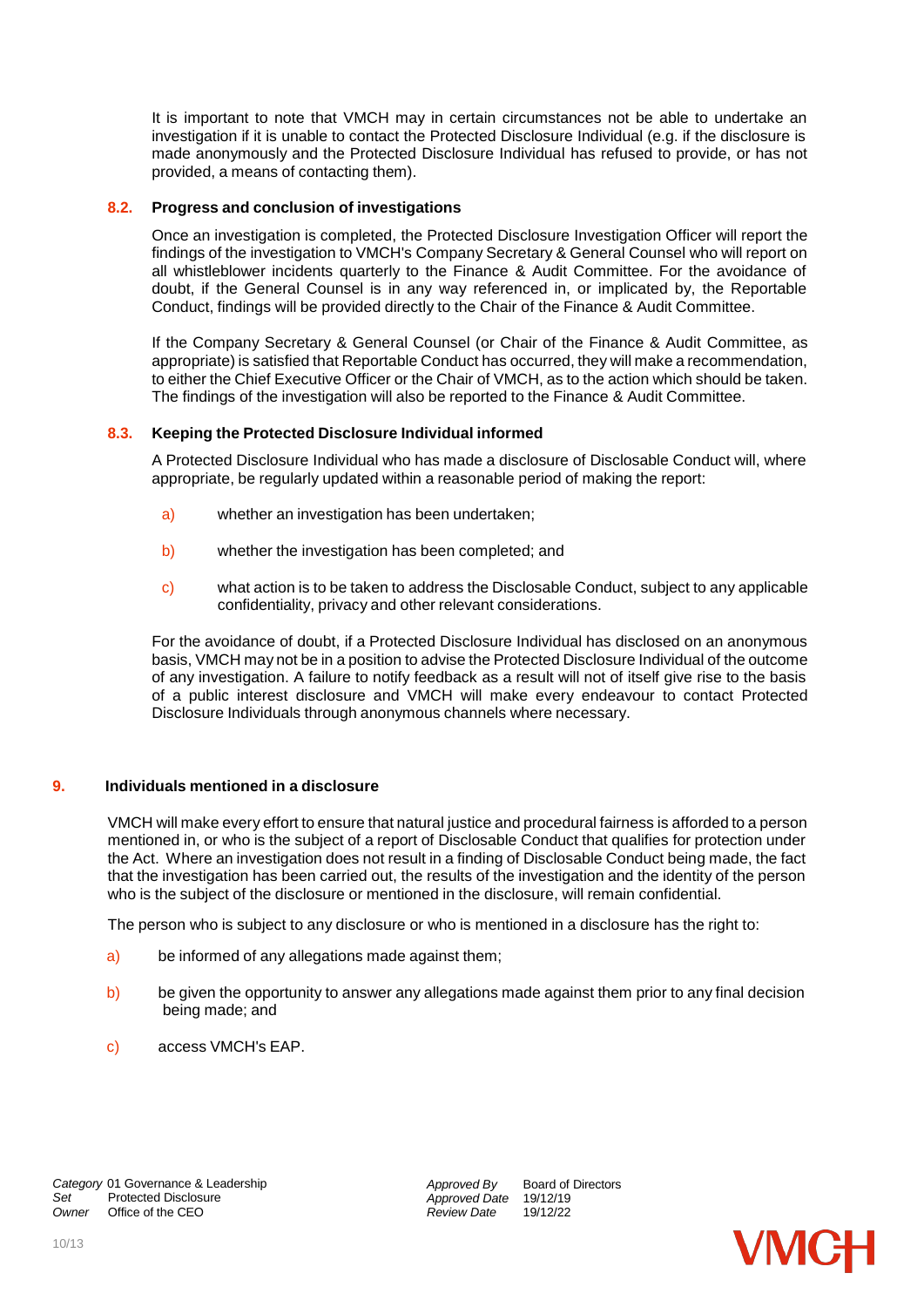#### **10. Availability of the Policy**

A copy of this Policy will be made available on VMCH's intranet for internal staff, and will also be made publicly available for the reference of other stakeholders at VMCH's website – [www.vmch.com.au](http://www.vmch.com.au/)

#### **11. Support and Training**

VMCH will periodically provide training and support to employees about this Policy and new staff inductions will include education about this Policy.

VMCH will also provide training and support to Protected Disclosure Officers and other Eligible Recipients who may receive disclosures of Reportable Conduct and how to respond to them in accordance with this Policy.

# **12. Amendment**

The Company Secretary and General Counsel has overarching responsibility for maintaining and implementing this policy.

#### **13. Related Policies and information**

Fraud and Corruption Policy

Conflict of Interest Policy

**Gifts and Benefits Policy** 

Code of Conduct - Organisation Wide

[Delegated Authorities Policy](https://vmch.sharepoint.com/sites/theHub/PMS/Policies/Forms/AllItems.aspx?id=%2Fsites%2FtheHub%2FPMS%2FPolicies%2FDelegated%20Authorities%20Policy%2Epdf&parent=%2Fsites%2FtheHub%2FPMS%2FPolicies) (Previously Authority Delegation Schedule)

Client Complaints Policy

Employee Grievance Procedure

Managing Poor Performance and Unacceptable Behaviour Procedure

ASIC information sheet 238, [Whistleblower Rights and Protections](https://asic.gov.au/about-asic/asic-investigations-and-enforcement/whistleblowing/whistleblower-rights-and-protections/) ASIC Information Sheet 239, [How ASIC handles whistleblower reports](https://asic.gov.au/about-asic/asic-investigations-and-enforcement/whistleblowing/how-asic-handles-whistleblower-reports/)

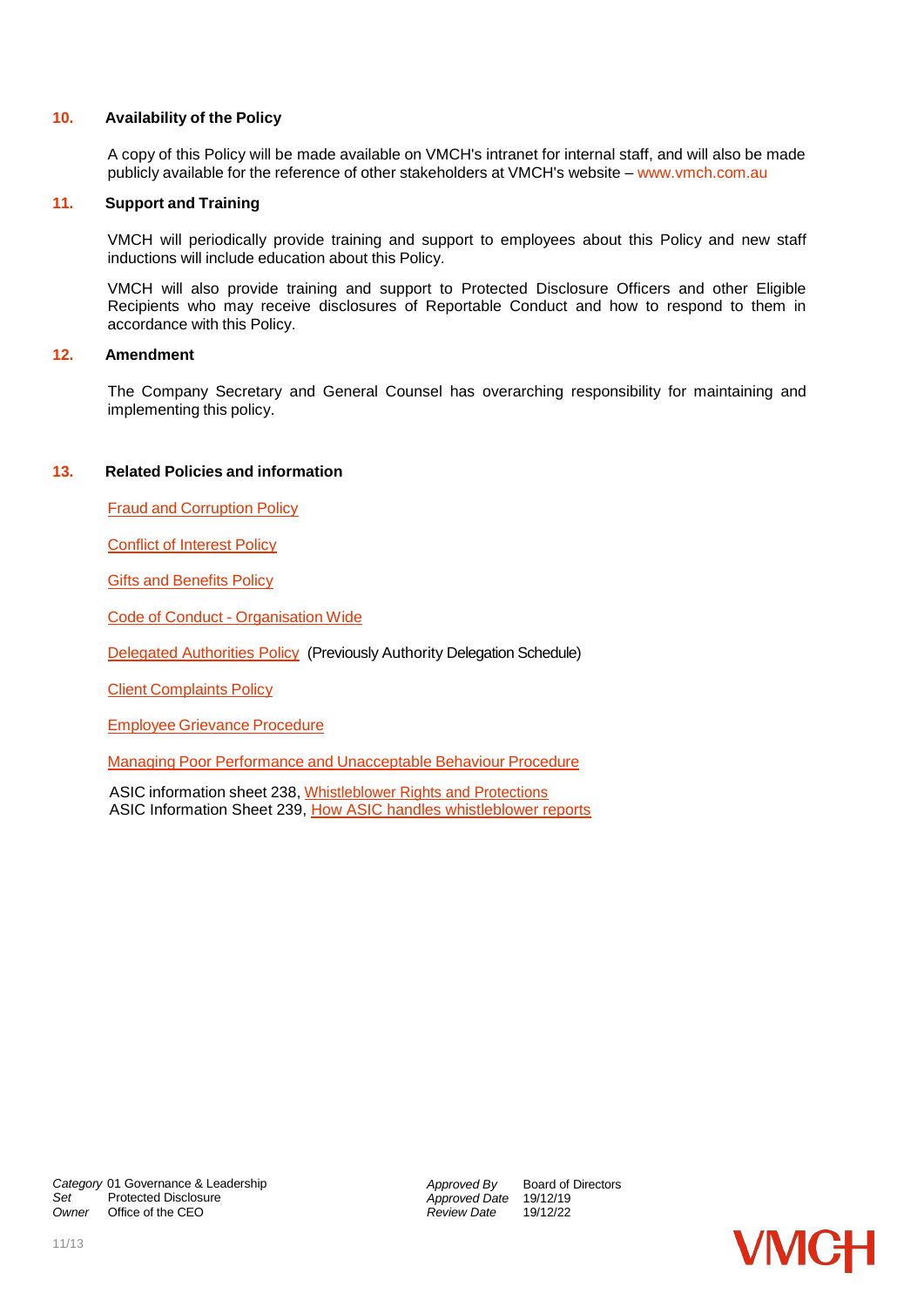# Appendix A: Key organisational contacts

(Contacts last updated 14 January 2021)

| Name                                                                                                                                                         | Role                                                                      |              | Contact details Further information                                                  |  |
|--------------------------------------------------------------------------------------------------------------------------------------------------------------|---------------------------------------------------------------------------|--------------|--------------------------------------------------------------------------------------|--|
| Company<br>Secretary<br>and General Counsel                                                                                                                  | <b>Protected Disclosure</b><br>Officer                                    | 9926 2499    | Natalina.velardi@vmch.com.au                                                         |  |
| Legal Counsel                                                                                                                                                | <b>Protected Disclosure</b><br><b>Investigation Officer</b>               |              | Stephanie.collins@vmch.com.au                                                        |  |
| Converge<br>International                                                                                                                                    | <b>Employee Assistance</b><br>Program                                     | 1300 687 327 | Amy.woods@vmch.com.au<br>The Hub - Employee Assistance<br><b>Program Information</b> |  |
| Eligible recipient contact details: a report can be made to the Eligible Recipients listed below by email or<br>where listed by phone during business hours. |                                                                           |              |                                                                                      |  |
| Ms. Sonya Smart                                                                                                                                              | <b>Chief Executive</b><br>Officer                                         | 9926 2000    | Sonya.smart@vmch.com.au                                                              |  |
| Ms. Natalina Velardi                                                                                                                                         | Company Secretary and<br><b>General Counsel</b>                           | 9926 2499    | Natalina.velardi@vmch.com.au                                                         |  |
| Mr. Chris Hilton                                                                                                                                             | <b>Chief Financial Officer</b>                                            |              | Chris.Hilton@vmch.com.au                                                             |  |
| Ms. Maria Paz                                                                                                                                                | <b>Chief Information Officer</b>                                          |              | Maria.paz@vmch.com.au                                                                |  |
| Mr. Rashmi Somu                                                                                                                                              | <b>General Manager</b><br>People Services                                 |              | Rashmi.somu@vmch.com.au                                                              |  |
| Ms. Bridget<br>O'Shannassy                                                                                                                                   | General Manager<br><b>Mission</b>                                         |              | Bridget.oshannassy@vmch.com.au                                                       |  |
| Mr. David Williamson                                                                                                                                         | General Manager<br>Community & Disability<br><b>Services</b>              |              | David.willilamson@vmch.com.au                                                        |  |
| Mr. Voula Yankoulas                                                                                                                                          | General Manager<br><b>Residential &amp; Retirement</b><br><b>Services</b> |              | Voula.yankoulas@vmch.com.au                                                          |  |
| Ms. Angela<br>Roennfeldt                                                                                                                                     | General Manager<br>Property &<br>Development                              |              | Angela.roennfeldt@vmch.com.au                                                        |  |
| Mr. Julien O'Connell<br>AO                                                                                                                                   | <b>VMCH Board Chair</b>                                                   |              | Julien.O'Connell@vmch.com.au                                                         |  |
| Ms. Anna Clarke                                                                                                                                              | <b>Director</b>                                                           |              | Anna.Clarke@vmch.com.au                                                              |  |
| Mr. Brendan Donohoe                                                                                                                                          | Director. Chair of the Strategic<br><b>Projects Committee</b>             |              | Brendan.Donohoe@vmch.com.au                                                          |  |
| Mr. Michael Fisher                                                                                                                                           | <b>Director</b>                                                           |              | Michael.Fisher@vmch.com.au                                                           |  |
| Ms. Sally Howe                                                                                                                                               | Director. Chair of the Quality,<br>Compliance and Risk<br>Committee       |              | Sally.howe@vmch.com.au                                                               |  |

*Approved By Approved Date* 19/12/19 *Review Date* 19/12/22

Board of Directors